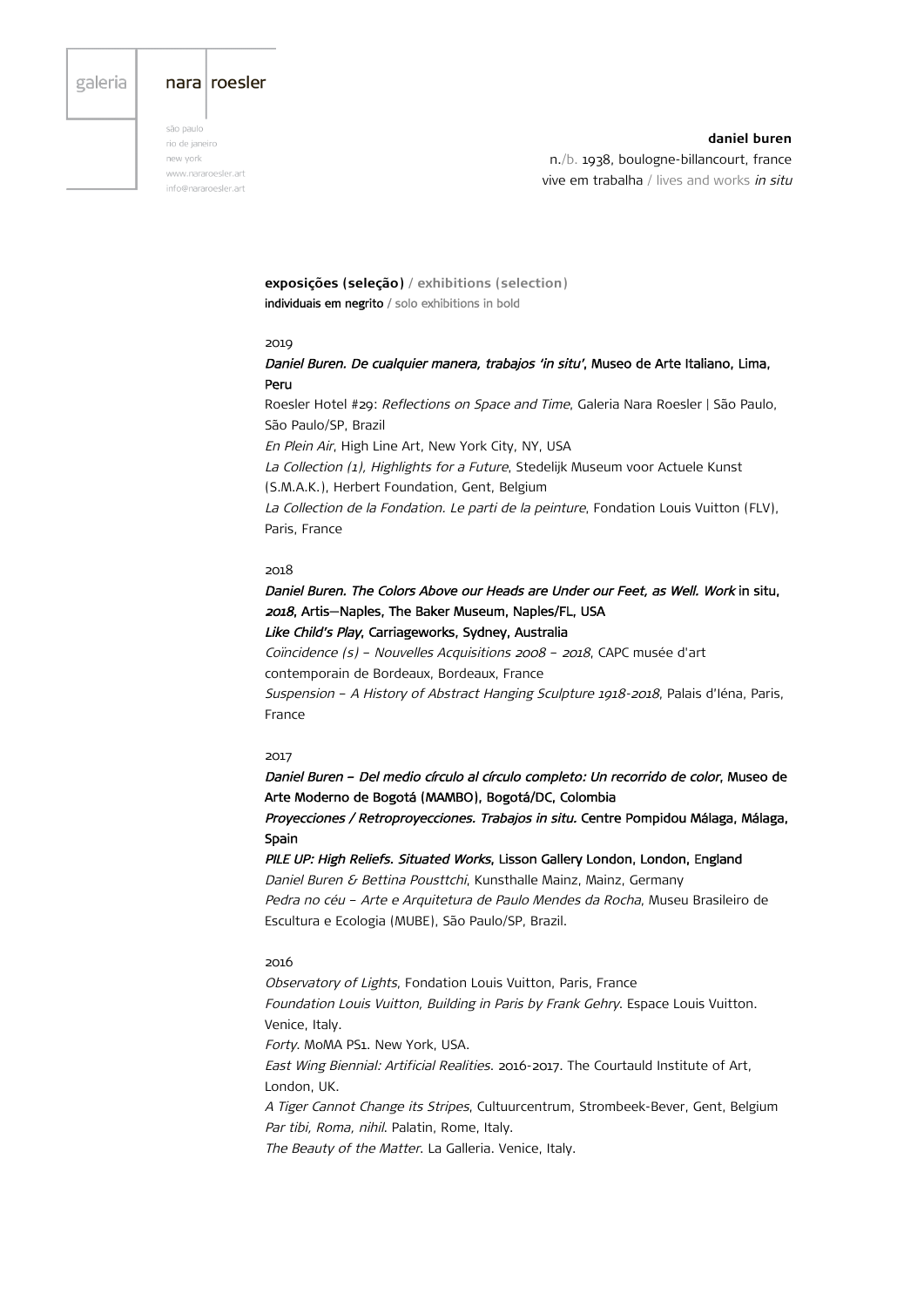Daniel Buren/Miami. Bortolami Gallery, Miami, USA. Une Pause colorée, Le Jardin français de l'hôtel Bristol, Paris, France. Bayadères for Two Skywalks, Hunter College CUNY, New York, USA Daniel Buren Travaux inédits, Galerie Xavier Hufkens, Bruxelles, Belgium, Daniel Buren – Como un juego de niño, trabajo in situ, Museo Esapcio, Aguascalientes, Mexico. Daniel Buren - A Fresco, Bozar/Centre for Fine Arts, Bozar, Brussels, Belgium

## 2015

Daniel Buren | Miami. M Building, Miami, USA Buren, Mosset, Parmentier, Toroni, Hunter College Art Galleries, New York, USA Cores, luz, projeção, sombras, transparência: obras in situ e situadas, Galeria Nara Roesler, Rio de Janeiro, Brazil Axer / Désaxer Lavoro in situ, Madre, Naples-#2, Naples, Italy

### 2014

Come un gioco da bambini. Lavoro in situ, 2014 – 2015, Madre, Napoli - #1, Madre Museum, Naples, Italy De un patio a otro-trabajos in situ. Hospicio Cabañas, Guadalajara, Mexico Patio pour un cercle, work in situ, private collection, Île-de-France, France

### 2013

ELETRICITY PAPER VINYL...Works in Situ & Situated Works from 1968 to 2013 (Dedicated to Michael Asher), Petzel Gallery and Bortolami, New York, USA La Grande Diagonale, work in situ, City Hall esplanade area, Istres, France

# 2012

Monumeta 2012: Daniel Buren: Excentrique(s) Travail in situ. work in situ. Grand Palais, Paris, France 4 cabanes éclatées pour gabions et fontaines, 2012-2014, work in situ, Île-de-France, France Cabane éclatée aux 4 couleurs, 2012-2014, work in situ, Parco Internazionale della Scultura, Catanzaro, Italy

# 2011

Echos. works in situ. Centre Pompidou-Metz, France Allegro Vivace. work in situ. Staatliche Kunsthalle Baden-Baden, Baden-Baden, Germany Sept couleurs pour une cheminée, 2011-2013, work in situ, Chemnitz, Germany Camminare sull'acqua, work in situ, Cortona, Italy

# 2010

Architecture, contre-architecture: transpostion. Travail in situ. 2010-2011. Mudam, Luxembourg.

## 2009

1ère ligne de tramway Nord-Sud de l'agglomération tourangelle, 2009-2013, Tours, Joué-lès-Tours, France To Cut Out: Situated Works 1969-2009. Bortolami, New York, USA Capanna rotonda con 7 colori, work in situ, Asiago, Italy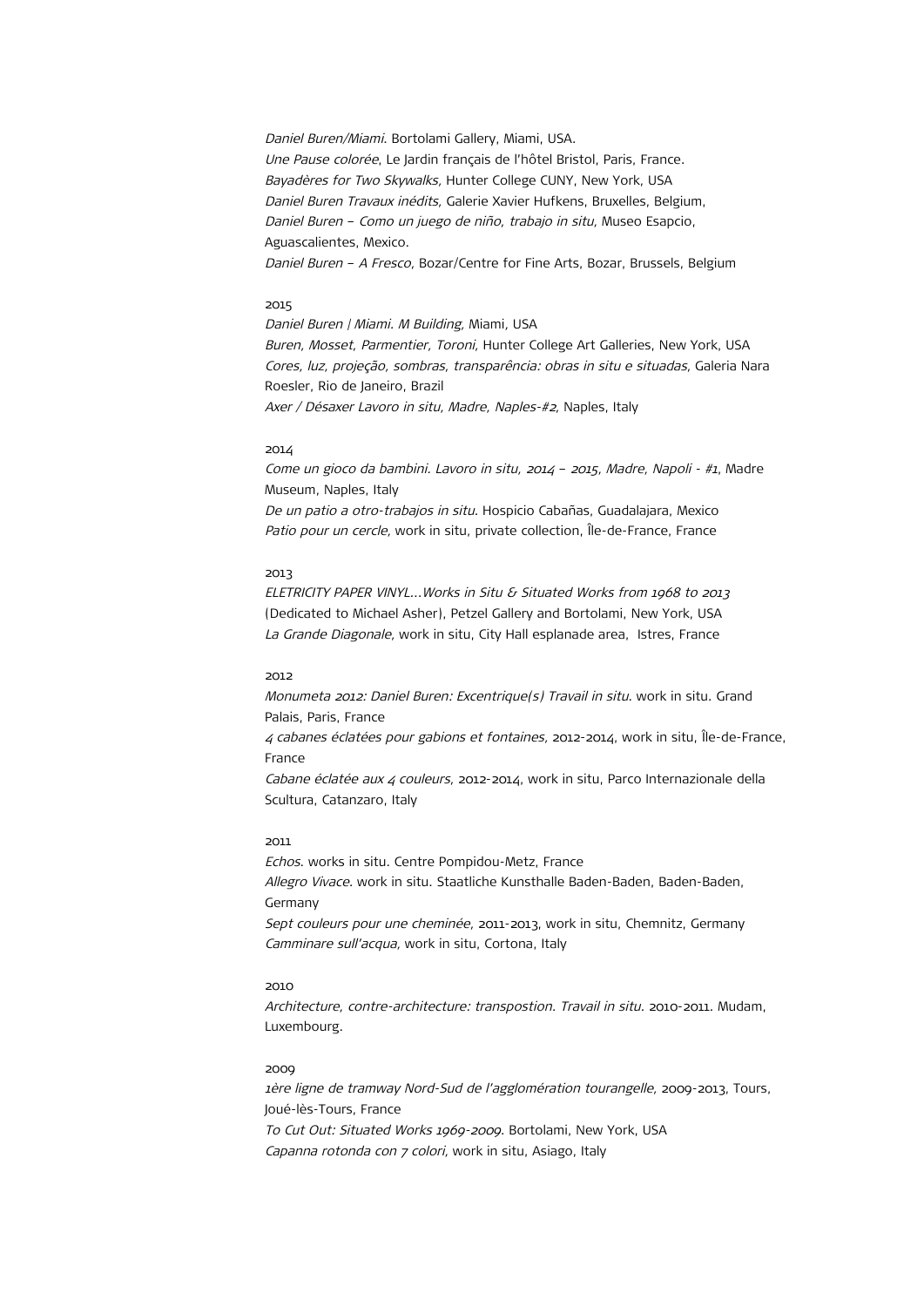Le Vent soufle où il veut, 2009-2011, work in situ, Nieuport, Belgium 2008 Cinq couleurs pour une Entrée, 2008-2011, work in situ, Artémis, Paris, France

### 2007

Les anneaux, work in situ, quai des Antilles, Nantes, France Archi, Sotto-Sopra, work in situ, Villa Schifanoia, Mariani collection, Florence, Italy Arcos rojos, work in situ, Puente de la Salve, Bilbao, Spain Passages under a colored sky, work in situ, Pyeongchon Area, Anyang, South Korea Écrire la Craie: bas-relief, work in situ, domaine Pommery, Reims, France Pour un belvedère, work in situ, Chelini collection, Florence, Italy Variable/Invariable. Bortolami Gallery, New York, USA

#### 2006

La Caféteria, work in situ, EAAC-Musée de la Ville de Castellon, Castellon, Spain La Portée, work in situ, Musée Fabre, Montpellier, France Muri fontane a 3 colori per un esagono, 2006-2011, work in situ, Villa la Magia, Pistoia, Italy Le banderuole colorate, 2006-2007, work in situ, Fondazione Zegna, Trivero, Italy

# 2005

The Eye of the Storm. Solomon R. Guggenheim Museum, New York, USA Partitions colorées, works in situ. Nuovo Padiglione di Emodialisi di Pistoia, Pistoia, Italy

Monter / Descendre, work in situ, Bahnhof, Wolfsburg, Germany Transparences et Projections colorées, work in situ, Donjon de Vez, Francis Briest collection, Vez, France

Concave/Convexe : deux places en une avec fontaine, 2005-2011, work in situ, an initiative Jean Nouvel, architect, Colle val d'Elsa, Italy

## 2004

Le Jardin imaginaire, work in situ, Sint-Donatuspark, Louvain, Belgium [Sem Título], 2004-2005, work in situ, Bin Jiang Junior High School, Taipei, Taiwan Bleus sur jaune, 2004-2009, work in situ, Place de la Justice, Bruxelas, Belgium Tram/Trame, 2004-2006, work in situ, West line of the Mulhouse Tram/Train, Mulhouse, France

#### 2003

La Cabane Éclatée aux 4 Salles, 2003-2005, work in situ, Fattoria di Celle, Santomato di Pistoia, Italy

# 2002

Cerchi nell'aqua, 2002-2004, works in situ, Ponticelli, Naples, Italy The Colors suspended: 3 exploded Cabins, 2002-2003, work in situ, Toyota Municipal Museum of Art, Toyota, Japan Somewhere along the way, some colors, 2002-2003, work in situ, Toki Messe, Niigata, Japan Le Musée qui n'existait pas. Le Centre Pompidou, Paris, France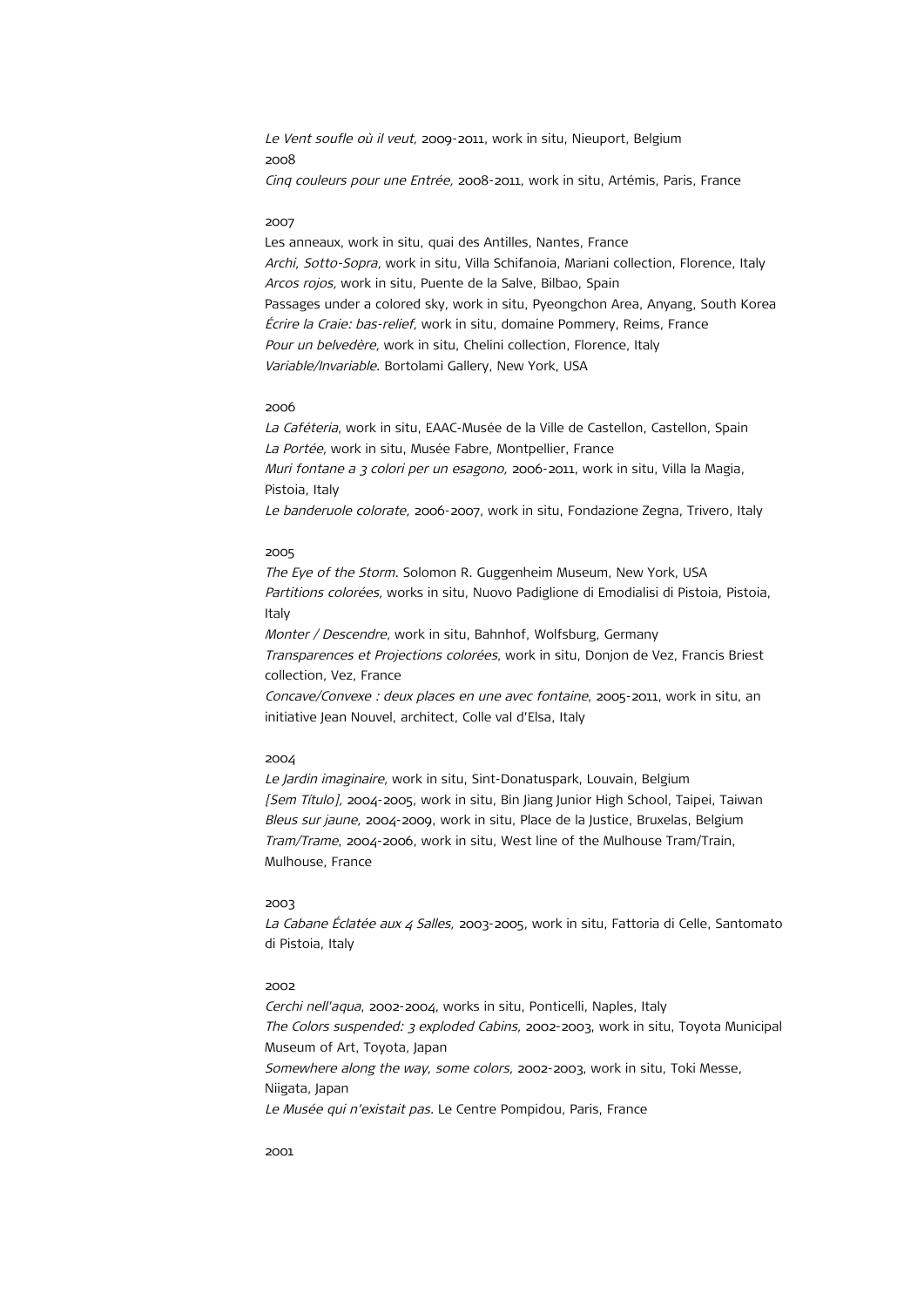Au-dessus des Vagues, l'Horizon, work in situ, He Xiangning Art Museum, Shenzhen, China

Sulle Vigne : punti di vista = Sur les Vignes: points de vue, work in situ, Castello di Ama, Tuscany, Italy

D'un Cercle à l'Autre: le paysage emprunté, work in situ, Luxembourg, Luxembourg. Projection colorée, 2001-2002, work in situ, City Hall, Innsbruck, Austria White and Green Fence, 2001-2003, work in situ, The Farm, Gibbs Sculpture collection, Auckland, New Zealand

## 2000

Prospettive, 2000-2005, work in situ, Palazzo BSI, Lugano, Tessin, Switzerland Prière de toucher: La signalétique tactile et visuelle - Pliages, 2000-2003, works in situ, Marseille, France

Rayonnant, 2000-2002, work in situ, Parc de la Cigalière, Sérignan, France Fondation surgissante, 2000-2002, work in situ, Telenor Eiendom Fornebu AS, Oslo, Norway

## 1999

Triangles coulissants, work in situ, Michaux Gestion headquarters, Lyon, France Transparences colorées, 1999-2001, work in situ, Allianz Haupterverwaltung, Munich, Germany

Arc-en-ciel pour Fausto, 1999-2000, work in situ, Cassero della Fortezza di Poggio Imperiale, Troglitz, Germany

# 1998

Trois Points de vue pour un dialogue – Oeuvre en hommage au cardinal Passage sous-bois, work in situ, Kimpo National Park, Kimpo, South Korea Cercles, work in situ, restaurant and cafeteria, Victoria Insurance, Dusseldorf, Germany Decourtray, 1998-2000, work in situ, Mount-Sion, Jerusalem, Israel La Grande Fenêtre, 1998-2001, work in situ, Bundesministerium für Arbeit und Sozialordnung, Berlin, Germany From floor to ceiling and vice versa, work in situ, headquarters, Obayashi Corporation, Tokyo, Japan

## 1997

À travers le miroir incliné : la couleur, works in situ, headquarters, IKB (Industrial Kredit Bank), Dusseldorf, Germany

Sit Down, 1997-1998, work in situ, Storm King Art Center, New York, USA Par Transparence, 1997-2000, work in situ, Institut Français, Roterdan, the **Netherlands** 

# 1996

Soleils et Garde-corps. works in situ, Théâtre des Abbesses, Paris, France 25 Porticos : la couleur et ses reflets, work in situ,Odaiba Bay, Saera Odaiba, Tokyo, Japan

La Montée de la couleur et la Cascade de la couleur, work in situ, New Trade Fair Center, Leipzig, Germany

Diagonale pour un lieu, 1996-1997, work in situ, Technische Unbiversität, Munich, Germany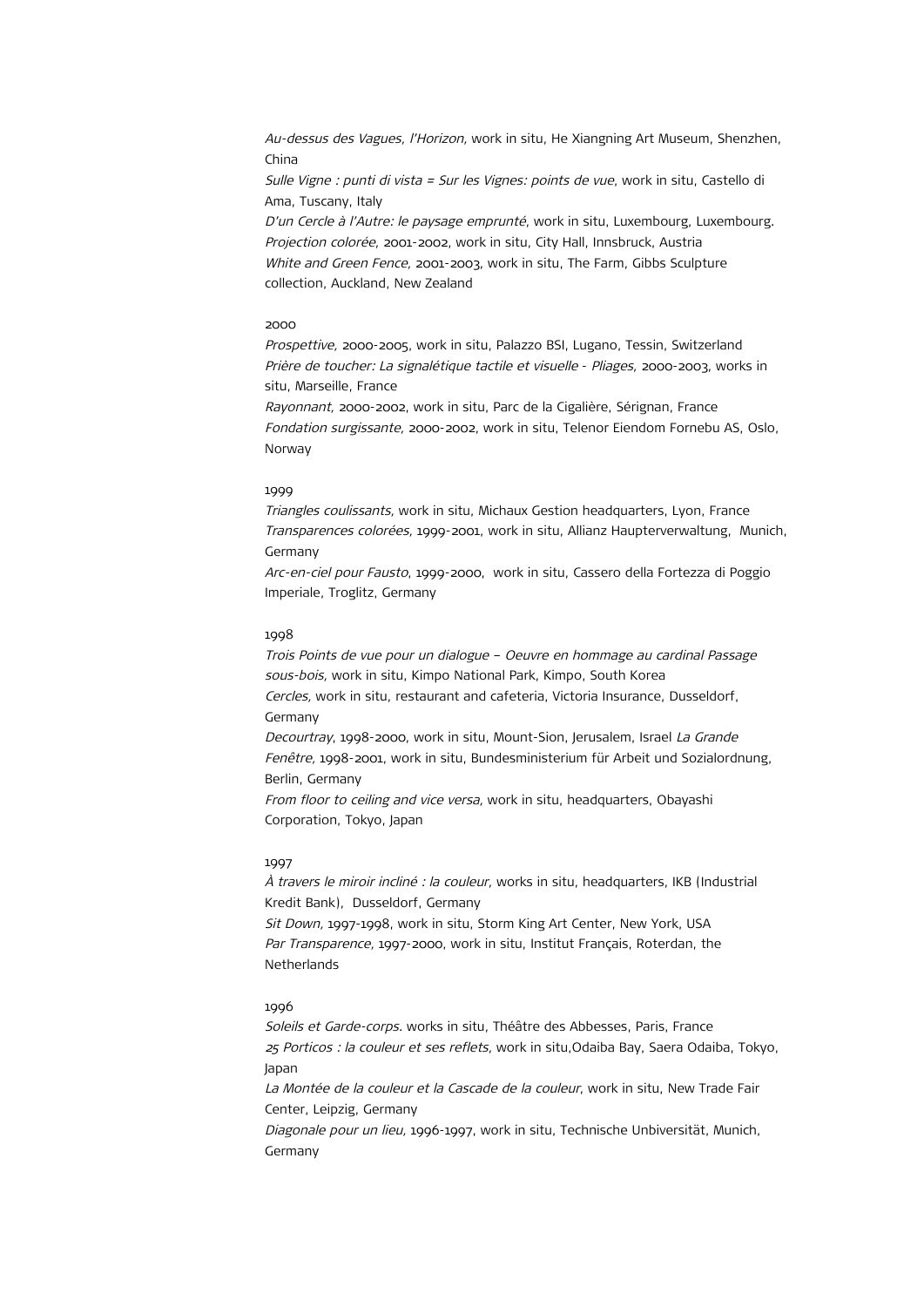La Salle de concert - La Salle des miroirs, 1996-1997, works in, headquarters, Dresdner Bank AG, Frankfurt, Germany Encoder-Décoder : du code à sa lecture, Couleurs, Reflets, Transparence, 1996-1997, works in situ, headquarters Thomson, Boulogne-Billancourt, France Installation im Treppenhaus des Neuen Museums Weimar, 1996-1998, work in situ, Neues Museum Weimar, Kunstsammlungen zu Weimar, Weimar, Germany Cabane Rouge aux Miroirs, 1996-2006, work in situ, Musée de la Chartreuse, Douai, France

### 1995

Diagonale pour des pilastres – Losanges pour des couleurs, work in situ, headquarters Deutsche Telekom, Bonn, Germany

### 1994

D'une Place l'autre : Placer, déplacer, ajuster, situer, transformer, 1994-1996, work in situ, Museum Boymans van Beuningen, Roterdam, The Netherlands Charenton, Mâcon, Marseille, Saulieu, Valence, Vienna, France Les Arches, work in situ, Southampton City Art Gallery, Southampton, UK Sens Dessus Dessous, moving sculpture in situ, Parc des Célestins, Lyon, France Déplacement-Jaillissement : D'une fontaine les Autres, work in situ, Place des Terreaux, Lyon, France

### 1993

Autour du Puits, work in situ, made for the "Trésors de voyage, XLV Biennale di Venezia", Monastero dei Padri Mechitaristi, Venice, Island of San Lazaro degli Armeni, Venice, Italy

Poser/Déposer/Exposer, work in situ, Café Richelieu, Galerie Richelieu, Grand Louvre, Paris, France

From one Place to another. From one Material to another. Passages in and out, 1993- 1995, works in situ, Shinjuku I-Land, Tokyo, Japan

#### 1992

Passage blanc et noir, work in situ, De Liefde, Amsterdam, the Netherlands Horizontal cut - Vertical cut - Fragmented reflexion- Frise, works in situ, Hypo-Bank, Kempfenhausen, Germany

#### 1991

Double Rythme : Frise, peinture acrylique et vinyle auto-adhésif, work in situ, Sarebrücken Kongresshalle, Sarrebrück, Germany [Untitled] work in situ, Capc, Bordeaux, France.

### 1990

[Untitled], work in situ, Furkablicke Hotel, Furkapasshöhe, Switzerland

## 1989

La Marche des Fédérés - Aux couleurs de la ville :500 flammes de Marseille à Paris : 7 stations, 1989-1992, works in situ , Avignon, 1987 La Porte, work in situ, Domgasse, Münster, Germany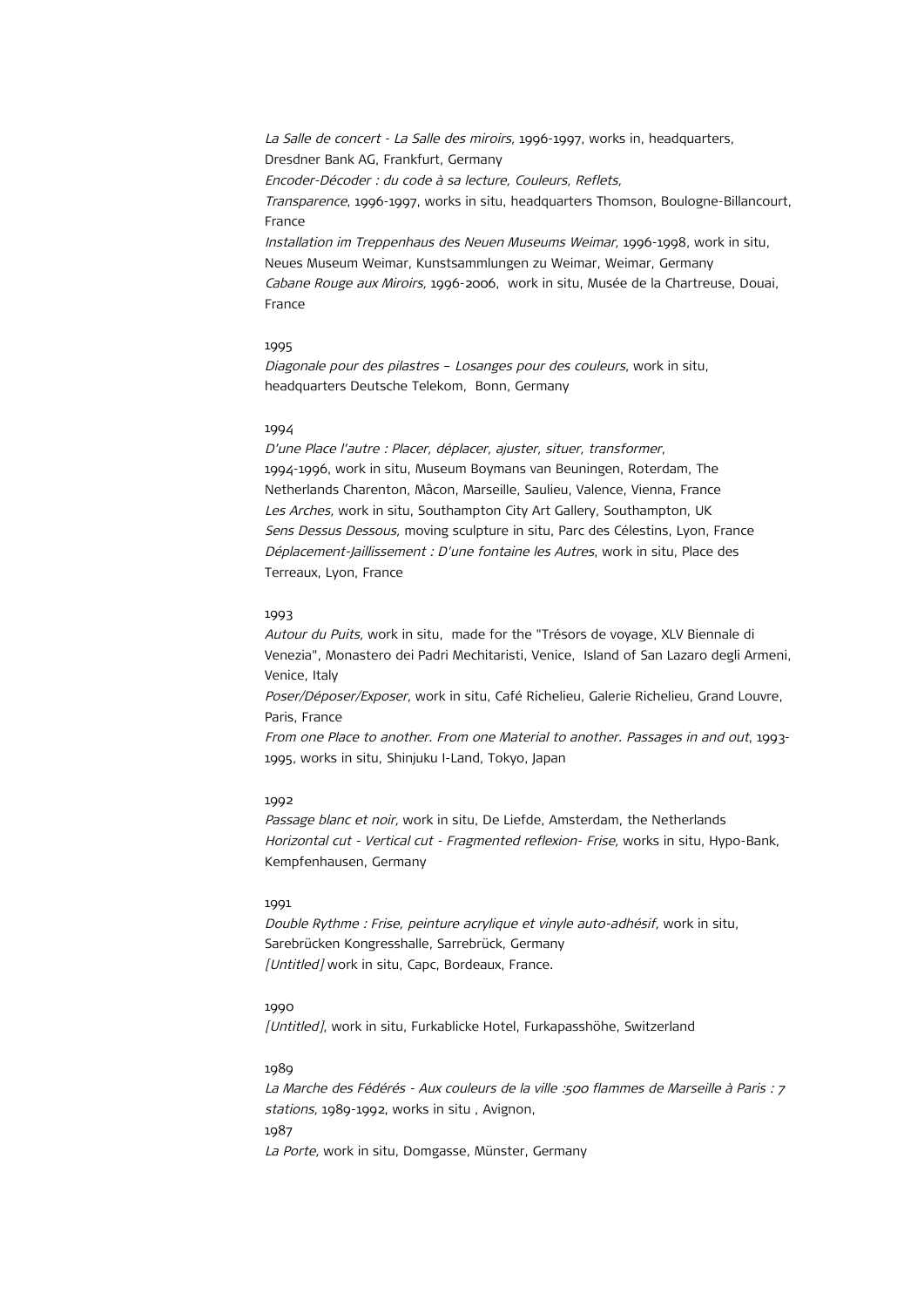Frieze Paint – Peinture sur/sous Plexiglas, work in situ, Refco collection, salle des marchés, New York, USA Von der Heydt-Museum : Das cafe, 1987-1990, work in, Von der Heydt Museum, Wuppertal, Germany Ipotesi su alcuni indizi – Part II, 1987-1997, work in situ Museo di Capodimonte, Naples, Italy

# 1986

Diagonale pour des bambous, 1986-1987, work in situ, Parc de la Villette, Paris, France

# 1985

Les Deux Plateaux, 1985-1986, sculpture in situ, court of honor of the Palais Royal, Paris, France

# 1984

Neuf Couleurs au vent, 1984-1996, work in situ in "Québec 1534-1984", Québec, Canada, May 1984. Permanently set up since 1996, place Urbain-Baudreau-Gravenile, Montreal, Canada Du trait, 1984-1986, work in situ, Théâtre de la Monnaie, Salon Royal, Bruxelas, Belgium

# 1982

In the Dining Room, work in situ, Chase Manhattan Bank, New York, USA

# 1980

Lambris, work in situ, Hôpital Universitaire, Liège, Belgium Passage de la couleur, 26 secondes et  $14$  centièmes, 1979-2007, work in situ, Halle 1 Messe Schweiz, Bâle, Switzerland

## 1973

Within and Beyond the Frame, John Weber Gallery. New York, USA

# 1965

4 Mosaïques, work in situ, Grapetree Bay Hotel, St. Croix, Virgin Islands, USA

### 1960

17 Peintures sur bois, 1960-1961, work in situ, Grapetree Bay Hotel, St. Croix, Virgin Islands, USA

# **coleções institucionais / institutional collections**

Museum van Hedendaagse Kunst, Antwerp, Belgium Musée d'Art Moderne de la Ville de Paris, Paris, France Tate Modern, London, United Kingdom The National Museum of Modern Art, Tokyo, Japan Guggenheim Bilbao, Bilbao, Spain Moderna Museet, Stockholm, Sweden The Museum of Modern Art (MoMA), New York/NY, United States